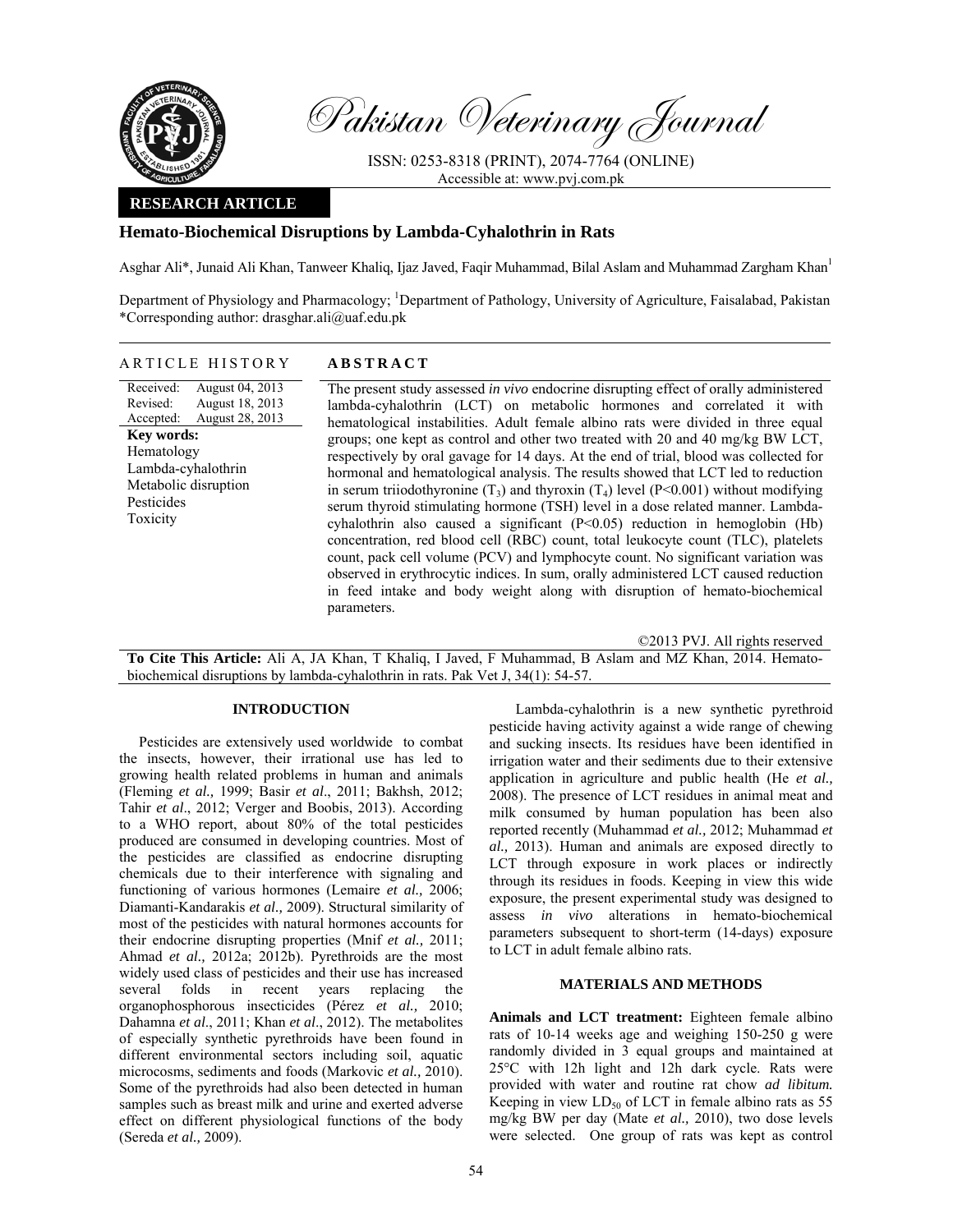while other two groups were treated daily with low (20 mg/kg BW) and high dose (40 mg/kg BW) of LCT, respectively by oral gavage for 14 days. Body weight and feed intake was measured on alternate days throughout the experimental duration.

**Blood/serum sampling and analysis:** At the end of the experiment, blood samples were collected from jugular vein in dry glass tubes with and without EDTA. Blood with anticoagulant was used for hematological parameters including erythrocyte count (RBC), total leukocyte count (TLC), lymphocyte count, platelets count, hemoglobin concentration and hematocrit level (HCT) by standard methods (Rahman *et al.,* 2012). Erythrocytic indices including mean corpuscular volume (MCV), mean corpuscular hemoglobin (MCH) and mean corpuscular hemoglobin concentration (MCHC) were calculated. Serum separated from the blood samples was used for the determination of metabolic hormones  $(T_3 \text{ and } T_4)$  and TSH by radioimmunoassay using the standard kit methods (Kit # IM1447-IM3286, IM1699-IM3287 and IM3712- IM3713, Beckman Coulter, Prague, Czech Republic).

**Statistical analysis:** The data from each group are expressed as mean±SE. Student's t-test was applied to compare both the treated groups separately with the control group for any significant variation at P≤0.05.

## **RESULTS**

**Feed intake and body weight:** There was a significant reduction (P<0.05) in feed intake in both the exposed groups as compared to the control (Fig. IA). Similarly, the group treated with low dose of LCT showed a reduction in the body weight from day 9 of the experiment and the reduction was significant (P<0.05) at day 13 and 15 of the experiment. While in the group exposed to higher dose of LCT, the reduction in body weight started from day 5 of the experiment and the reduction was significant at day 13 and 15 (Fig. IB).

**Hematological parameters:** Results presented that only high dose of LCT caused a significant reduction (P<0.05) in RBC count. Moreover high dose of LCT caused significant reduction in MCV as compared to control group. In contrast, none of the treated groups showed any significant effect (P>0.05) upon MCV levels. Moreover, LCT significantly reduced (P<0.001) Hb concentration at high dose but low dose exerted no significant  $(P>0.05)$ effect. Contrariwise, neither low nor high dose of LCT showed any significant variation in MCH and MCHC (Table 1).

Analysis of results revealed that high dose of LCT significantly reduced (P<0.01) TLC and platelets count but low dose of LCT had no significant effect upon these parameters. Nevertheless, both LCT treated groups showed significant reduction (P<0.05) in lymphocyte count as compared to control group. Likewise, the lymphocyte percentage in WBCs was also reduced in both LCT treated groups (Table 1).

**Metabolic hormones:** The serum level of  $T_4$  and  $T_3$  was significantly reduced (P<0.001) in both groups treated



Fig. 1: Feed intake and body weight of control and LCT treated rats during the experimental duration. The level of significance is shown by \* (P<0.05), \*\* (P<0.01) and \*\*\* (P<0.001) for control *vs* G1 or x (P<0.05) and xxx (P<0.001) for control *vs* G2. Ctl: Control group, G1: Group treated with low dose of LCT, G2: Group treated with high dose of LCT.

**Table 1:** Hemato-biochemical parameters (Mean±SE) in control and LCT treated groups. Significance level is shown by  $*$  (P<0.05),  $**$ (P<0.01), \*\*\* (P<0.001) or NS (non-significant).

|                                                 |                     | Groups                         |                          |
|-------------------------------------------------|---------------------|--------------------------------|--------------------------|
| <b>Parameters</b>                               | Control             | LCT(20mg)                      | LCT(40mg)                |
| RBC count $(10^{12}/I)$                         | $06.66 \pm 0.19$    | $06.94 \pm 0.14^{NS}$          | 05.37±0.32**             |
| HCT(%)                                          | $41.60 \pm 1.16$    | 41.23±0.79 <sup>NS</sup>       | 37.07±0.91*              |
| MCV (fl)                                        | 59.63±0.38          | 59.23±0.35 <sup>NS</sup>       | 59.82±0.88NS             |
| Platelets count (10 <sup>9</sup> /l) 07.87±0.60 |                     | 06.68±0.97 <sup>NS</sup>       | 04.05±0.63**             |
| TLC (10 <sup>9</sup> /l)                        | $05.65 \pm 0.49$    | 04.92±0.27 <sup>NS</sup>       | 03.77±0.18**             |
| $LYM$ count $(109/I)$                           | 05.48±0.46          | $04.18 \pm 0.24*$              | 03.73±0.19**             |
| LYM %age                                        | $92.23 \pm 1.04$    | $85.13 \pm 2.69*$              | 82.15±3.84*              |
| Hb Conc. $(g/d)$                                | 14.90±0.26          | $14.47 \pm 0.26^{NS}$          | 12.65±0.37***            |
| MCH(pg)                                         | $20.92 \pm 0.10$    | $20.77 \pm 0.12^{NS}$          | 20.93±0.15 <sup>NS</sup> |
| $MCHC$ ( $g/dl$ )                               | $35.13 \pm 0.22$    | 35.10 $\pm$ 0.11 <sup>NS</sup> | 34.95±0.67 <sup>NS</sup> |
| $T_3$ (nmol/l)                                  | $0.833 \pm 0.03$    | $0.617 \pm 0.03$ ***           | 0.467±0.02***            |
| $T_4$ (nmol/l)                                  | $43.80 \pm 3.08$    | 28.30±0.95***                  | 24.70±1.54***            |
| TSH (ng/dl)                                     | $0.1 \pm 6.2E - 18$ | $0.1 \pm 6.2E - 18^{NS}$       | $0.1 \pm 6.2E - 18^{NS}$ |

with low and high dose of LCT (Table 1). The group exposed to higher concentration of LCT was more severely affected as compared to the group treated with lower concentration indicating a dose related response. There was no significant change  $(P>0.05)$  in the level of TSH in both treated groups (Table 1).

#### **DISCUSSION**

Pyrethroids are group of pesticides that may act as endocrine disruptors (Brander *et al.,* 2012) and lead to physiological oddities in the exposed animals and humans (Manikkam *et al.,* 2012; Li *et al.,* 2013). Lambda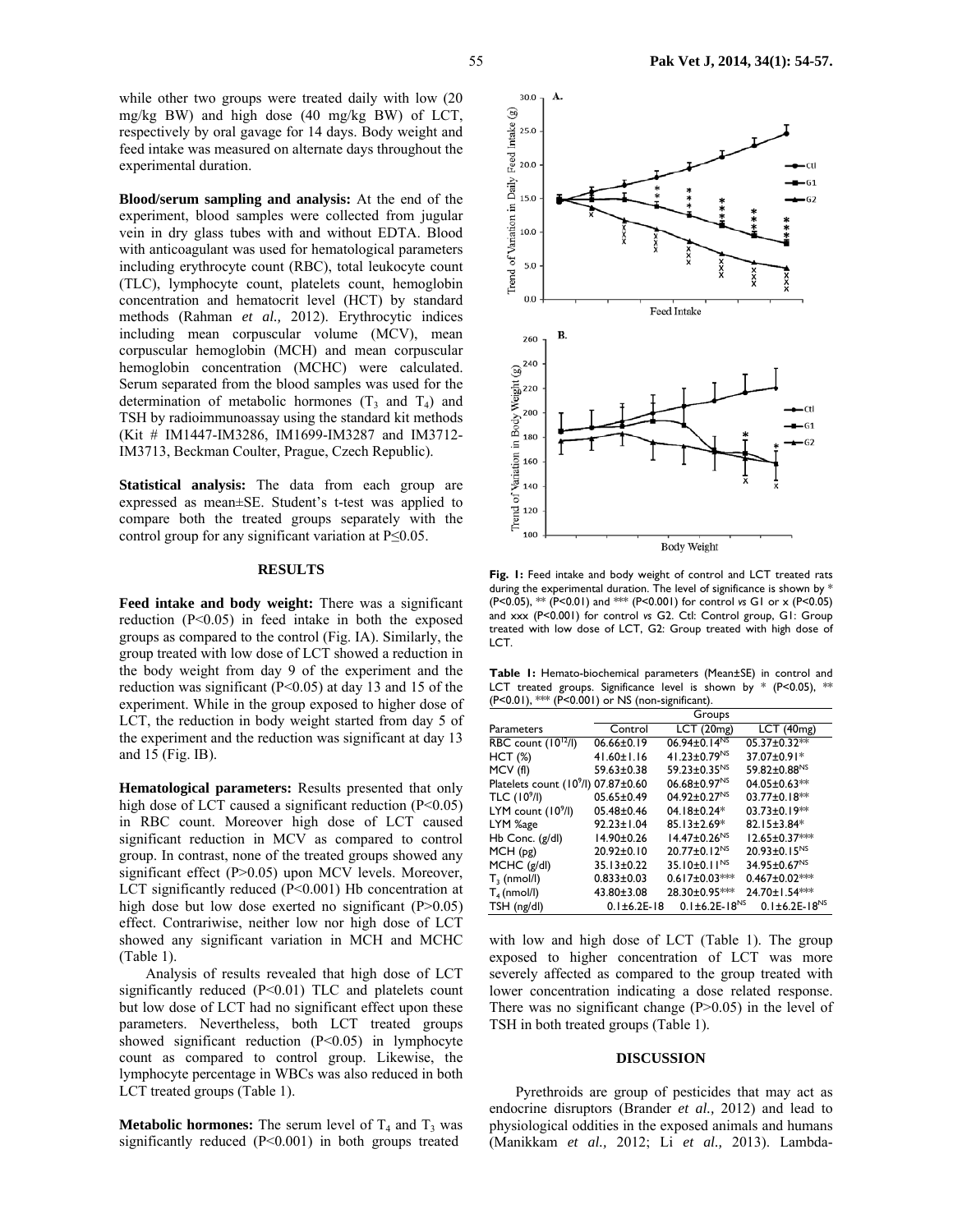cyhalothrin, a pyrethroids insecticide, is being used widely all over the world and it might pose threat to human health and environment due to which there is a growing concern about its safety (Bradberry *et al.,* 2005; Amarasekare and Shearer, 2013). Previous studies showed that pyrethroids resulted in metabolic disruption; however the underlying *in vivo* mechanisms were not well-defined.

In current study, 10-14 week adult female albino rats were kept to evaluate endocrine disrupting potential of LCT. The reduction in body weight due to pyrethroids exposure is previously reported (Akhtar *et al.,* 1996); however the primary mechanism is not well understood. The reduction in body weight in rats exposed to lambdacyhalothrin could be either due to reduced daily feed intake or disturbances in level of metabolic hormones. The reduction in level of thyroid hormones due to other pyrethroids has been reported in different studies (Saravanan *et al.,* 2009; Goldner *et al.,* 2010). It could be assumed that decreased level of thyroid hormones might had led to reduction in basal metabolic rate that subsequently resulted into decreased feed intake ultimately leading to significant reduction in body weight. The thyroid hormones might have decreased either due to direct impact on thyroid follicles or due to lack of sensitivity of thyroid glands to TSH (Van-Sande *et al.,* 1995). As there was no effect on TSH level, our results suggested that LCT directly affected pituitary gland and decreased its sensitivity to respond to decreased metabolic hormone. Along with it LCT might also directly affect the thyroid follicles resulting in decreased production of  $T<sub>3</sub>$ and  $T<sub>4</sub>$ . It has also been reported that pyrethroids can decrease the activity of hepatic type I iodothyronin 5´ monodeiodinase (5´ D-I), a deiodinase enzyme that transform  $T_3$  and  $T_4$  and boost up the serum TSH levels (Wang *et al.,* 2002). Many pesticides including organochlorine, organophosphorous and pyrethroid pesticides lead to a reduction in serum level of  $T_3$  and  $T_4$ and lead to a significant increase in TSH (Akhtar *et al.,* 1996). The reason behind these alterations might be the deficiency of pituitary response to LCT.

Thyroid hormones are involved in expression of erythropoietin gene and hence increase the production of erythropoietin (Ng *et al.,* 2013). In another *in vitro* study thyroid hormones were proved to stimulate the growth of erythroid colony that indicated its role in erythropoiesis (Schindhelm *et al.,* 2013). This research was further extended and it was found that thyroid hormones activated the progenitor cells that were erythroid committed. Therefore, a reduction in serum level of thyroid hormones due to any reason might lead to decreased erythropoiesis. In present study LCT resulted in a reduction in serum level of thyroid hormones and the disturbances observed in erythrocyte count and other hematological parameters might be due to anti-metabolic hormonal effects of LCT.

Recently it has been shown that LCT and cypermethrin exerted genotoxic and cytotoxic effects on human blood lymphocyte culture (Muranli, 2013). Some of other pyrethroids (cypermethrin, deltamethrin, fenvalerate) also disrupt the hematological parameters resulting in an increased number of leukocytes in blood (Haratym-Maj, 2002). In contrast, LCT in our trial resulted in a diminution in TLC and also reduction in lymphocyte percentage in leukocytes. At the same time

LCT also reduced platelets count and lymphocyte count. Lambda-cyhalothrin exerted no effect on MCH and MCHC, however, Hb concentration decreased as a result of reduction in RBC count. Cypermethrin, a pyrethroid pesticide, has been reported to show similar effects when administered to rabbits (Dahamna *et al.,* 2009) and resulted in decreased RBC count, TLC and Hb by an unknown mechanism. Endogenous estradiol has a suppressive effect on erythropoietin (Horiguchi *et al.,* 2005). As the estrogenic effect of LCT has also been reported, hence its effect on hematological parameters might be due to its estrogenic action.

**Conclusion:** Analyzing all the results of the present experimental study, it could be concluded that LCT disrupted the metabolism and hematological values in exposed subjects. Lambda-cyhalothrin caused a reduction in the serum level of  $T_3$  and  $T_4$  without affecting TSH level. It also led to drop in feed intake and body weight in the exposed rats. Furthermore, LCT disrupted the hematological values and caused a significant reduction in Hb concentration, RBC count, TLC, platelets count, and HCT.

#### **REFERENCES**

- Ahmad L, A Khan and MZ Khan, 2012a. Pyrethroid-induced reproductive toxico-pathology in non-target species. Pak Vet J, 32: 1-9.
- Ahmad L, A Khan, MZ Khan, I Hussain, F Mahmood, MK Sleemi, LA Lodhi and I Abdullah, 2012b. Toxico-pathological effects of cypermethrin upon male reproductive system in rabbits. Pest Biochem Physiol, 103: 194-201.
- Akhtar N, SA Kayani, MM Ahmad and M Shahab, 1996. Insecticideinduced changes in secretory activity of the thyroid gland in rats. J Appl Toxicol, 16: 397-400.
- Amarasekare KG and PW Shearer, 2013. Laboratory bioassays to estimate the lethal and sublethal effects of various insecticides and fungicides on *Deraeocoris brevis* (Hemiptera: Miridae). J Econ Entomol, 106: 776-785.
- Bakhsh K, 2012. Environmental and technical efficiency analysis in bitter gourd production. Pak J Agric Sci, 49: 583-588.
- Basir A, A Khan, R Mustafa, MZ Khan, F Rizvi, F Mahmood and A Yousaf, 2011. Toxicopathological effects of lambda-cyhalothrin in female rabbits (Oryctolagus cuniculus). Human Exp Toxicol, 30: 591-602.
- Bradberry SM, SA Cage, AT Proudfoot and JA Vale, 2005. Poisoning due to pyrethroids. Toxicol Rev, 24: 93-106.
- Brander SM, G He, KL Smalling, MS Denison and GN Cherr, 2013. The *in vivo* estrogenic and *in vitro* anti-estrogenic activity of permethrin and bifenthrin. Environ Toxicol Chem, 31: 2848-55.
- Dahamna S, D Harzallah, A Guemache and N Sekfali, 2009. Biochemical investigation of cypermethrin toxicity in rabbits. Commun Agric Appl Biol Sci, 74: 149-153.
- Dahamna S, A Belguet, D Bouamra, A Guendouz, M Mergham and D Harzallah, 2011. Evaluation of the toxicity of cypermethrin pesticide on organs weight loss and some biochemical and histological parameters. Commun Agric Appl Biol Sci, 76: 915-921.
- Diamanti-Kandarakis E, JP Bourguignon, LC Giudice, R Hauser, GS Prins, AM Soto, RT Zoeller and AC Gore, 2009. Endocrinedisrupting chemicals: an Endocrine Society scientific statement. Endocr Rev, 30: 293-342.
- Fleming LE, JA Bean, M Rudolph and K Hamilton, 1999. Mortality in a cohort of licensed pesticide applicators in Florida. Occup Environ Med, 56: 14-21.
- Goldner WS, DP Sandler, F Yu, JA Hoppin, F Kamel and TD Levan, 2010. Pesticide use and thyroid disease among women in the Agricultural Health Study. Am J Epidemiol, 15: 455-464.
- Haratym-Maj A, 2002. Hematological alternations after pyrethroids poisoning in mice. Ann Agric Environ Med, 9: 199-206.
- He LM, J Troiano, A Wang and K Goh, 2008. Environmental Chemistry, Ecotoxicity and Fate of Lambda-Cyhalothrin. Springer, New York, USA, pp: 71-91.